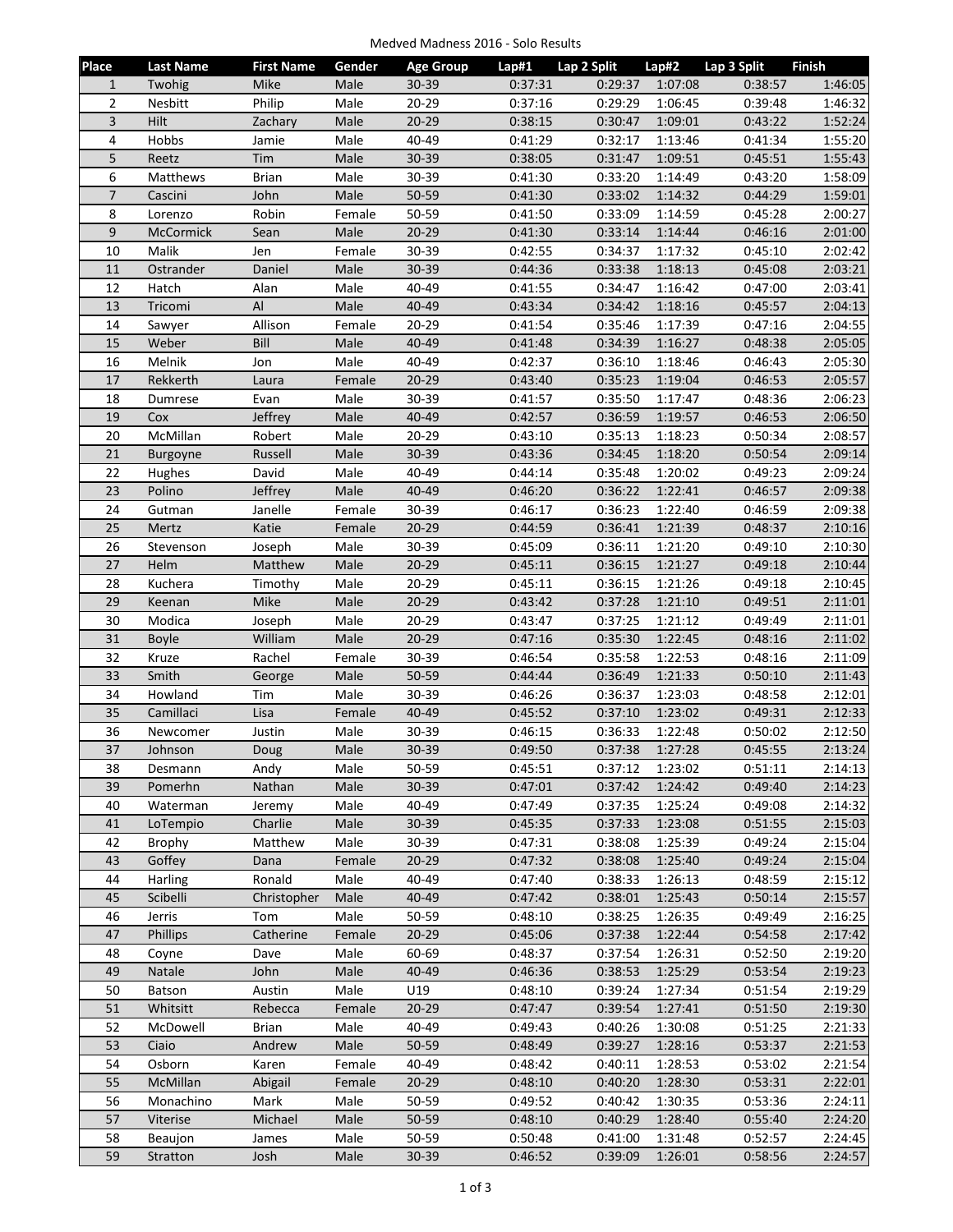| Medved Madness 2016 - Solo Results |  |  |
|------------------------------------|--|--|
|------------------------------------|--|--|

| Place  | <b>Last Name</b> | <b>First Name</b> | Gender | <b>Age Group</b> | Lap#1   | Lap 2 Split | Lap#2   | Lap 3 Split | Finish  |
|--------|------------------|-------------------|--------|------------------|---------|-------------|---------|-------------|---------|
| 60     | O'Brien          | Chris             | Male   | 30-39            | 0:47:33 | 0:38:33     | 1:26:06 | 0:58:52     | 2:24:58 |
| 61     | Feligno          | Danielle          | Female | $40 - 49$        | 0:48:44 | 0:40:51     | 1:29:35 | 0:55:27     | 2:25:02 |
| 62     | Meehl            | Jordan            | Male   | $20 - 29$        | 0:52:16 | 0:40:47     | 1:33:03 | 0:52:27     | 2:25:30 |
| 63     | Adams            | Richard           | Male   | 30-39            | 0:52:16 | 0:40:45     | 1:33:01 | 0:52:28     | 2:25:30 |
| 64     | <b>DeCiantis</b> | Beth Anne         | Female | 50-59            | 0:49:58 | 0:40:52     | 1:30:50 | 0:55:04     | 2:25:55 |
| 65     | Kumar            | Prem              | Male   | 40-49            | 0:49:32 | 0:41:40     | 1:31:12 | 0:54:46     | 2:25:58 |
| 66     | Lacey            | Jen               | Female | 30-39            | 0:50:06 | 0:41:29     | 1:31:35 | 0:55:48     | 2:27:23 |
| 67     | Carletta         | Alison            | Female | 50-59            | 0:50:57 | 0:41:19     | 1:32:16 | 0:55:08     | 2:27:24 |
| 68     | Green            | John              | Male   | 50-59            | 0:50:52 | 0:40:07     | 1:30:59 | 0:56:50     | 2:27:48 |
| 69     | Meyer            | James             | Male   | 30-39            | 0:53:46 | 0:42:03     | 1:35:49 | 0:52:19     | 2:28:08 |
| 70     | Cornell          | Dave              | Male   | 50-59            | 0:47:37 | 0:41:33     | 1:29:10 | 0:59:44     | 2:28:55 |
| $71\,$ | Taylor           | <b>Marcus</b>     | Male   | $20 - 29$        | 0:55:33 | 0:41:58     | 1:37:31 | 0:51:32     | 2:29:03 |
| 72     | Matarazzo        | Hadley            | Female | 40-49            | 0:49:55 | 0:41:34     | 1:31:28 | 0:59:04     | 2:30:32 |
| 73     | <b>Beverly</b>   | Todd              | Male   | 50-59            | 0:50:10 | 0:42:20     | 1:32:30 | 0:58:29     | 2:31:00 |
| 74     | Bernstein        | Larry             | Male   | 50-59            | 0:52:40 | 0:42:30     | 1:35:11 | 0:56:15     | 2:31:26 |
| 75     | <b>Daggs</b>     | Colleen           | Female | 40-49            | 0:53:50 | 0:41:47     | 1:35:37 | 0:57:09     | 2:32:47 |
| 76     | Stackhouse       | Andrew            | Male   | 40-49            | 0:51:18 | 0:43:08     | 1:34:26 | 0:58:39     | 2:33:05 |
| 77     | Bloom            | Don               | Male   | 30-39            | 0:54:31 | 0:42:50     | 1:37:21 | 0:56:45     | 2:34:06 |
| 78     | Kettell          | Angie             | Female | 40-49            | 0:51:41 | 0:43:14     | 1:34:55 | 0:59:41     | 2:34:36 |
| 79     | Stokoe           | Gail              | Female | 40-49            | 0:54:45 | 0:42:32     | 1:37:18 | 0:58:00     | 2:35:18 |
| 80     | Koron            | Mike              | Male   | 50-59            | 0:52:33 | 0:43:13     | 1:35:46 | 0:59:43     | 2:35:29 |
| 81     | Whorton          | James             | Male   | 40-49            | 0:54:29 | 0:45:06     | 1:39:35 | 0:55:59     | 2:35:34 |
| 82     | Quattrone        | Frank             | Male   | 60-69            | 0:52:00 | 0:43:12     | 1:35:12 | 1:00:31     | 2:35:43 |
| 83     | Tyler            | Rob               | Male   | 60-69            | 0:51:33 | 0:43:41     | 1:35:14 | 1:00:56     | 2:36:10 |
| 84     | Hewitson         | Shane             | Male   | 40-49            | 0:51:21 | 0:45:15     | 1:36:35 | 1:00:05     | 2:36:40 |
| 85     | Degma            | Matt              | Male   | 60-69            | 0:54:27 | 0:44:33     | 1:39:01 | 0:59:24     | 2:38:24 |
| 86     | Lindsay          | Daniel            | Male   | 30-39            | 0:49:37 | 0:42:30     | 1:32:07 | 1:06:23     | 2:38:30 |
| 87     | Davenport        | David             | Male   | 60-69            | 0:52:40 | 0:45:27     | 1:38:07 | 1:02:02     | 2:40:10 |
| 88     | Woodruff         | Missy             | Female | 40-49            | 0:53:02 | 0:43:54     | 1:36:57 | 1:04:32     | 2:41:29 |
| 89     | Hansen           | lan               | Male   | $20 - 29$        | 0:53:52 | 0:41:49     | 1:35:40 | 1:05:53     | 2:41:33 |
| 90     | Fitzgerald       | Jason             | Male   | 40-49            | 0:57:15 | 0:44:46     | 1:42:01 | 1:00:29     | 2:42:30 |
| 91     | Snyder           | Ryan              | Male   | 30-39            | 0:57:15 | 0:44:47     | 1:42:02 | 1:00:28     | 2:42:30 |
| 92     | Weiss            | Susanne           | Female | 30-39            | 0:54:07 | 0:45:12     | 1:39:19 | 1:03:15     | 2:42:34 |
| 93     | Post             | Robert            | Male   | 50-59            | 0:52:40 | 0:45:17     | 1:37:57 | 1:05:01     | 2:42:58 |
| 94     | Brown            | Andrew            | Male   | 30-39            | 0:59:12 | 0:44:42     | 1:43:54 | 0:59:26     | 2:43:20 |
| 95     | <b>DeBlieck</b>  | Rachel            | Female | 30-39            | 0:57:26 | 0:49:41     | 1:47:06 | 0:56:20     | 2:43:26 |
| 96     | Baker            | Robert            | Male   | 50-59            | 0:55:37 | 0:47:12     | 1:42:49 | 1:01:44     | 2:44:33 |
| 97     | Giraulo          | Cheryl            | Female | 50-59            | 0:55:16 | 0:45:29     | 1:40:46 | 1:04:03     | 2:44:48 |
| 98     | Brennan          | Sharon            | Female | 40-49            | 0:54:49 | 0:47:25     | 1:42:14 | 1:04:06     | 2:46:19 |
| 99     | Trepanier-Peck   | Andrew            | Male   | U19              | 0:58:42 | 0:45:41     | 1:44:24 | 1:02:31     | 2:46:54 |
| 100    | Trepanier        | Andy              | Male   | 40-49            | 0:58:41 | 0:45:43     | 1:44:24 | 1:02:30     | 2:46:55 |
| 101    | Jasmin           | Bambi             | Female | 40-49            | 0:57:32 | 0:47:55     | 1:45:27 | 1:01:51     | 2:47:18 |
| 102    | Abbott           | Wendy             | Female | 40-49            | 0:57:29 | 0:47:53     | 1:45:22 | 1:01:56     | 2:47:18 |
| 103    | Antonini         | Christine         | Female | 40-49            | 0:57:31 | 0:47:54     | 1:45:24 | 1:01:55     | 2:47:19 |
| 104    | Dailey           | Steven            | Male   | 40-49            | 0:46:46 | 0:38:50     | 1:25:36 | 1:21:44     | 2:47:21 |
| 105    | Pagano           | Lauren            | Female | 40-49            | 0:56:19 | 0:47:17     | 1:43:36 | 1:06:01     | 2:49:37 |
| 106    | Cilento          | Marla             | Female | 40-49            | 0:56:14 | 0:47:25     | 1:43:39 | 1:06:00     | 2:49:39 |
| 107    | Ingalls          | Cindy             | Female | 60-69            | 1:00:20 | 0:47:14     | 1:47:34 | 1:02:07     | 2:49:41 |
| 108    | Kramer           | Shelby            | Female | 20-29            | 0:59:26 | 0:49:58     | 1:49:24 | 1:01:26     | 2:50:50 |
| 109    | Vermeulen        | <b>Nick</b>       | Male   | 30-39            | 0:58:40 | 0:50:46     | 1:49:26 | 1:01:26     | 2:50:52 |
| 110    | Kratky           | Janel             | Female | 40-49            | 0:59:17 | 0:46:43     | 1:46:00 | 1:05:10     | 2:51:11 |
| 111    | Lambert          | Jennifer          | Female | 40-49            | 1:00:21 | 0:47:14     | 1:47:35 | 1:04:12     | 2:51:47 |
| 112    | Pedzich          | Keith             | Male   | 40-49            | 0:57:50 | 0:49:02     | 1:46:52 | 1:05:05     | 2:51:57 |
| 113    | <b>Boyle</b>     | Bill              | Male   | 50-59            | 0:57:49 | 0:49:43     | 1:47:32 | 1:05:00     | 2:52:33 |
| 114    | Gibson           | Tom               | Male   | 50-59            | 0:57:47 | 0:49:43     | 1:47:30 | 1:05:08     | 2:52:37 |
| 115    | <b>Brett</b>     | Shannon           | Female | 30-39            | 0:57:47 | 0:49:48     | 1:47:35 | 1:05:02     | 2:52:37 |
| 116    | Steinmiller      | Stacey            | Female | 30-39            | 1:01:14 | 0:48:44     | 1:49:58 | 1:03:49     | 2:53:47 |
| 117    | Coleman          | Shea              | Female | $30 - 39$        | 0:58:22 | 0:49:36     | 1:47:58 | 1:05:50     | 2:53:49 |
| 118    | Martin           | Ed                | Male   | 50-59            | 0:59:21 | 0:49:33     | 1:48:54 | 1:05:09     | 2:54:03 |